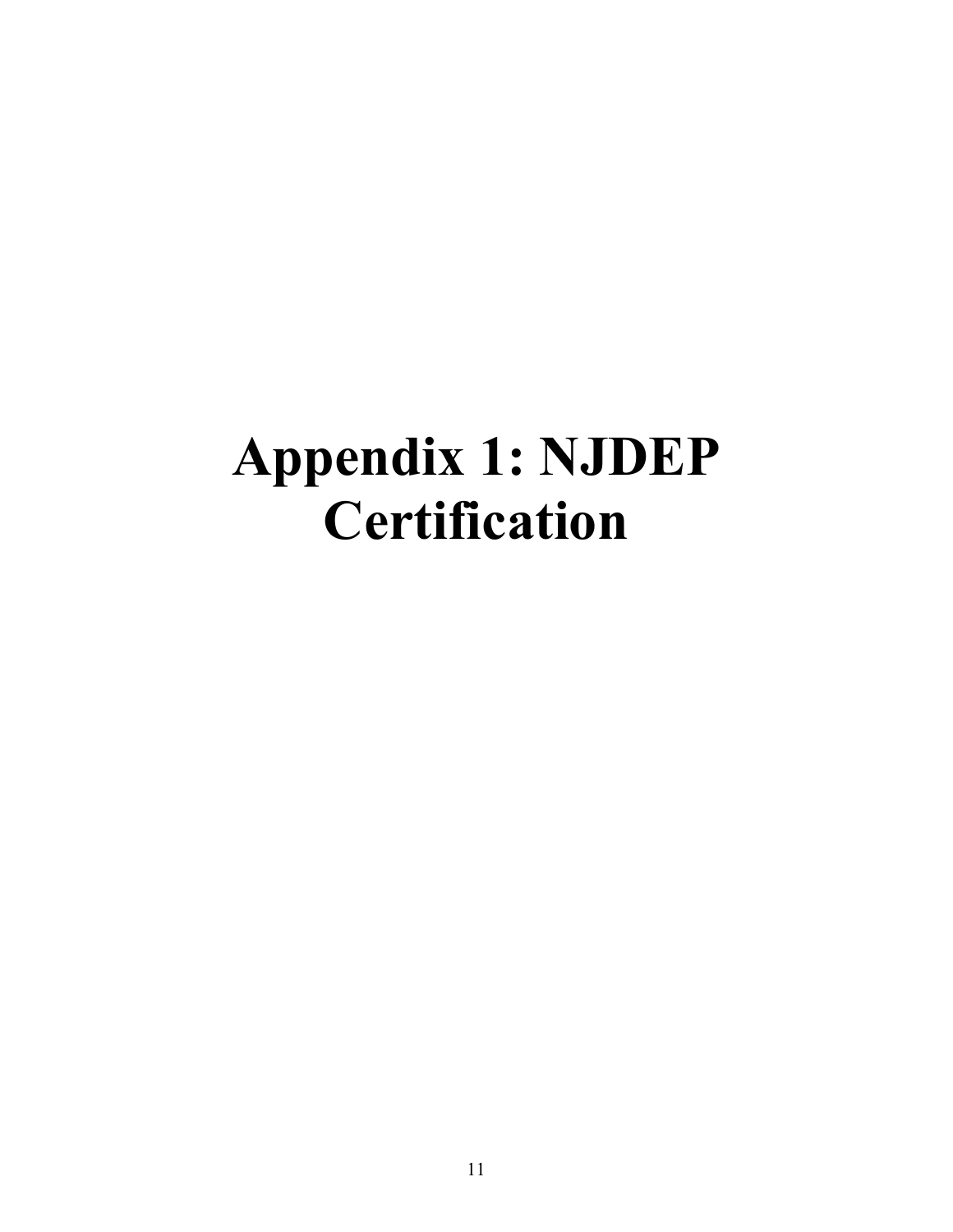

## State of New Jersey

**DEPARTMENT OF ENVIRONMENTAL PROTECTION**

DIVISION OF WATERSHED PROTECTION AND RESTORATION

BUREAU OF NJPDES STORMWATER PERMITTING & WATER QUALITY MANAGEMENT

**SHAWN M. LATOURETTE** *Commissioner* 

**June 30, 2021** 

**SHEILA Y. OLIVER** *Lt. Governor*

**PHILIP D. MURPHY** *Governor* 

P.O. Box 420 Mail Code 401-02B Trenton, New Jersey 08625-0420 609-633-7021 / Fax: 609-777-0432 www.njstormwater.org

Graham Bryant President Hydroworks, LLC 257 Cox Street Roselle, NJ 07203

Re: MTD Lab Certification HydroDome (HD) Stormwater Separator by Hydroworks, LLC On-line Installation

## **TSS Removal Rate 50%**

Dear Mr. Bryant:

The Stormwater Management rules under N.J.A.C. 7:8-5.2(f) and 5.2(j) allow the use of manufactured treatment devices (MTDs) for compliance with the design and performance standards at N.J.A.C. 7:8-5 if the pollutant removal rates have been verified by the New Jersey Corporation for Advanced Technology (NJCAT) and have been certified by the New Jersey Department of Environmental Protection (NJDEP). Hydroworks, LLC has requested an MTD Laboratory Certification for the HydroDome Stormwater Separator (HydroDome).

The project falls under the "Procedure for Obtaining Verification of a Stormwater Manufactured Treatment Device from New Jersey Corporation for Advance Technology" dated January 25, 2013. The applicable protocol is the "New Jersey Laboratory Testing Protocol to Assess Total Suspended Solids Removal by a Hydrodynamic Sedimentation Manufactured Treatment Device" dated January 25, 2013.

NJCAT verification documents submitted to the NJDEP indicate that the requirements of the protocol have been met or exceeded. The NJCAT letter also included a recommended certification TSS removal rate and the required maintenance plan. The NJCAT Verification Report dated May 2021 with the Verification Appendix for this device is published online at http://www.njcat.org/verification-process/technologyverification-database.html.

**The NJDEP certifies the use of the HydroDome by Hydroworks, LLC at a TSS removal rate of 50% when designed, operated and maintained in accordance with the information provided in the Verification Appendix and the following conditions:**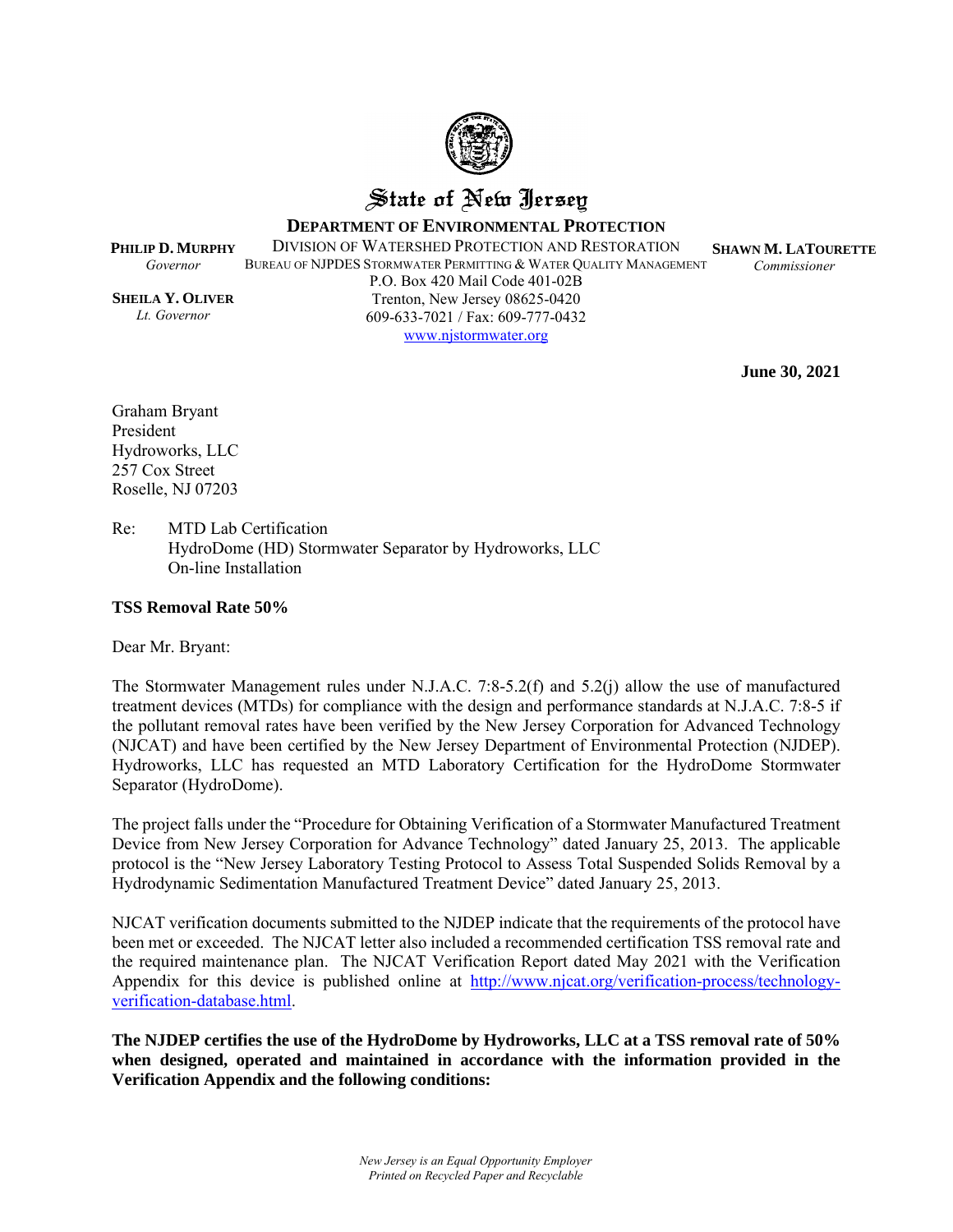- 1. The maximum treatment flow rate (MTFR) for the manufactured treatment device (MTD) is calculated using the New Jersey Water Quality Design Storm (1.25 inches in 2 hrs) in N.J.A.C. 7:8- 5.5.
- 2. The HydroDome shall be installed using the same configuration reviewed by NJCAT and shall be sized in accordance with the criteria specified in in item 6 below.
- 3. This HydroDome cannot be used in series with another MTD or a media filter (such as a sand filter), to achieve an enhanced removal rate for total suspended solids (TSS) removal under N.J.A.C. 7:8-5.5.
- 4. Additional design criteria for MTDs can be found in Chapter 11.3 of the New Jersey Stormwater Best Management Practices (NJ Stormwater BMP) Manual which can be found on-line at www.njstormwater.org.
- 5. The maintenance plan for a site using this device shall incorporate, at a minimum, the maintenance requirements for the HydroDome, which is attached to this document. However, it is recommended to review the maintenance manual at www.hydroworks.com\hdmaintenance.pdf for any changes to the maintenance requirements.
- 6. Sizing Requirements:

The example below demonstrates the sizing procedure for the HydroDome:

Example: A 0.25-acre impervious site is to be treated to 50% TSS removal using a HydroDome. The impervious site runoff (Q) based on the New Jersey Water Quality Design Storm was determined to be 0.79 cfs.

## Maximum Treatment Flow Rate (MTFR) Evaluation:

The site runoff  $(Q)$  was based on the following: time of concentration  $= 10$  minutes i=3.2 in/hr (page 21, Fig. 5-10 of Chapter 5 of the NJ Stormwater BMP Manual) c=0.99 (curve number for impervious) Q=ciA=0.99x3.2x0.25=0.79 cfs

Given the site runoff is 0.79 cfs and based on Table 1 below, the HydroDome Model HD 3 with a MTFR of 0.85 cfs would be the smallest model approved that could be used for this site that could remove 50% of the TSS from the impervious area without exceeding the MTFR.

The sizing table corresponding to the available system models is noted below. Additional specifications regarding each model can be found in the Verification Appendix under Table A-1 and Table A-2.